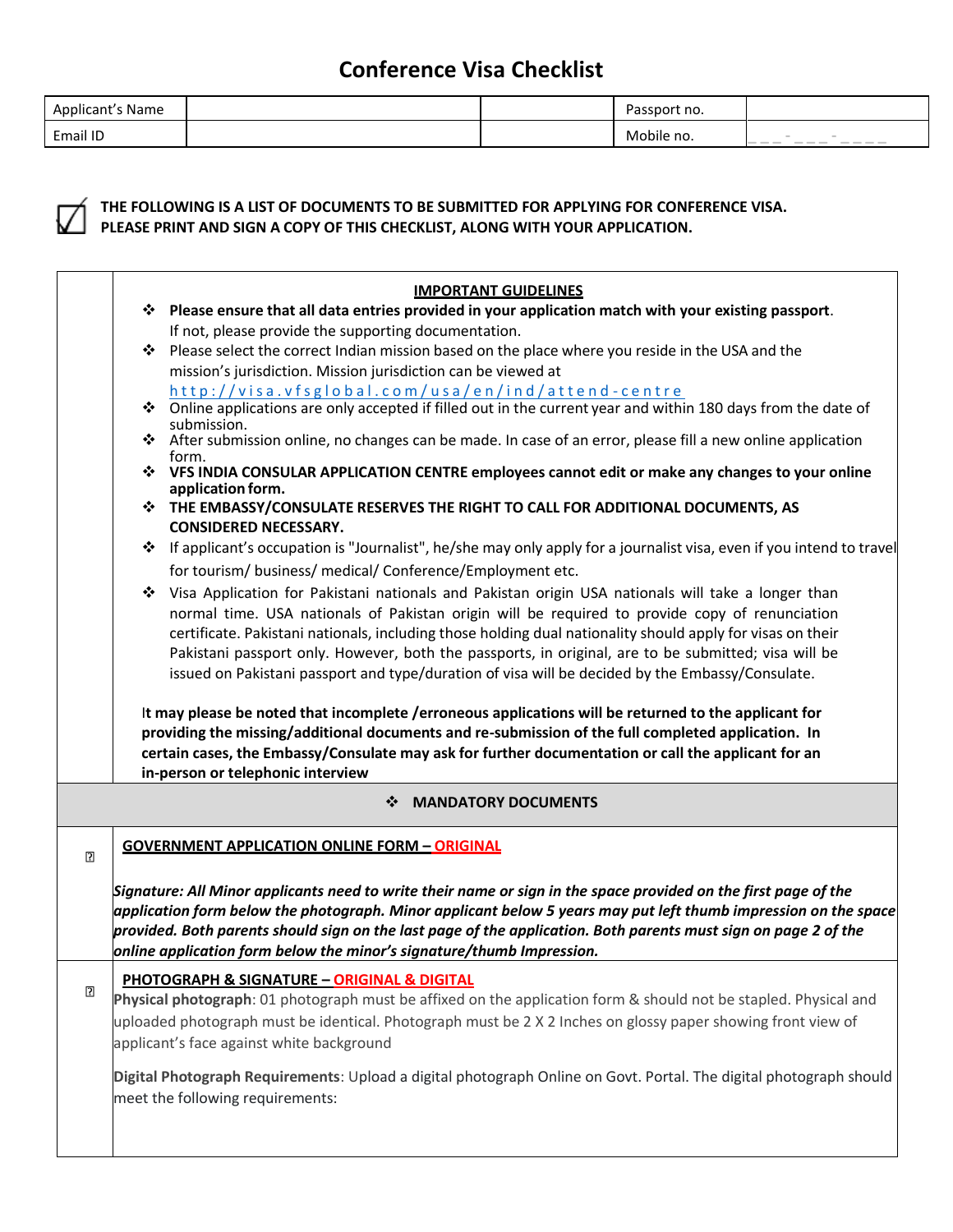| .<br>Applicant's Name |  | assport no. |                                                                                                                                                                                                                                                                                                                                                                                                                                                                                                                                                     |
|-----------------------|--|-------------|-----------------------------------------------------------------------------------------------------------------------------------------------------------------------------------------------------------------------------------------------------------------------------------------------------------------------------------------------------------------------------------------------------------------------------------------------------------------------------------------------------------------------------------------------------|
| Email ID              |  | Mobile no.  | $\sim$<br><b>STAR</b><br>____<br>$\frac{1}{2} \left( \frac{1}{2} \right) \left( \frac{1}{2} \right) \left( \frac{1}{2} \right) \left( \frac{1}{2} \right) \left( \frac{1}{2} \right) \left( \frac{1}{2} \right) \left( \frac{1}{2} \right) \left( \frac{1}{2} \right) \left( \frac{1}{2} \right) \left( \frac{1}{2} \right) \left( \frac{1}{2} \right) \left( \frac{1}{2} \right) \left( \frac{1}{2} \right) \left( \frac{1}{2} \right) \left( \frac{1}{2} \right) \left( \frac{1}{2} \right) \left( \frac$<br>__<br>$\frac{1}{2}$<br>$\frac{1}{2}$ |

|   | • Format JPEG                                                                                                                                                                                                                                                                                                                                                                                                                                                                                                                                                                                                                                                                                                                                                                                                                                                                                                                                                                                                                                           |
|---|---------------------------------------------------------------------------------------------------------------------------------------------------------------------------------------------------------------------------------------------------------------------------------------------------------------------------------------------------------------------------------------------------------------------------------------------------------------------------------------------------------------------------------------------------------------------------------------------------------------------------------------------------------------------------------------------------------------------------------------------------------------------------------------------------------------------------------------------------------------------------------------------------------------------------------------------------------------------------------------------------------------------------------------------------------|
|   |                                                                                                                                                                                                                                                                                                                                                                                                                                                                                                                                                                                                                                                                                                                                                                                                                                                                                                                                                                                                                                                         |
|   | • Size: Minimum 10 KB and Maximum 300 KB                                                                                                                                                                                                                                                                                                                                                                                                                                                                                                                                                                                                                                                                                                                                                                                                                                                                                                                                                                                                                |
|   | • The height and width of the Photo must be equal.                                                                                                                                                                                                                                                                                                                                                                                                                                                                                                                                                                                                                                                                                                                                                                                                                                                                                                                                                                                                      |
|   | . Photo should present Full face, front view, eyes open.                                                                                                                                                                                                                                                                                                                                                                                                                                                                                                                                                                                                                                                                                                                                                                                                                                                                                                                                                                                                |
|   | • Center head within frame and present full head from top of hair to bottom of chin.                                                                                                                                                                                                                                                                                                                                                                                                                                                                                                                                                                                                                                                                                                                                                                                                                                                                                                                                                                    |
|   | • Background should be plain light colored or white background.                                                                                                                                                                                                                                                                                                                                                                                                                                                                                                                                                                                                                                                                                                                                                                                                                                                                                                                                                                                         |
|   | . No shadows on the face or on the background.                                                                                                                                                                                                                                                                                                                                                                                                                                                                                                                                                                                                                                                                                                                                                                                                                                                                                                                                                                                                          |
|   | · Without borders.                                                                                                                                                                                                                                                                                                                                                                                                                                                                                                                                                                                                                                                                                                                                                                                                                                                                                                                                                                                                                                      |
|   | • Make sure that photo presents full head from top of hair to bottom of chin. Head should measure 1 inch to 1-<br>3/8 inches (25mm to 35mm). Make sure eye height is between 1-1/8 inches to 1-3.                                                                                                                                                                                                                                                                                                                                                                                                                                                                                                                                                                                                                                                                                                                                                                                                                                                       |
|   | • Incorrect (face downwards or sideways) uploaded photographs will be returned as these applications are<br>considered as ineligible applications. Uploaded photograph face must be upward only.                                                                                                                                                                                                                                                                                                                                                                                                                                                                                                                                                                                                                                                                                                                                                                                                                                                        |
|   | For Detailed photograph Specifications - Please click here                                                                                                                                                                                                                                                                                                                                                                                                                                                                                                                                                                                                                                                                                                                                                                                                                                                                                                                                                                                              |
|   | <b>FEE PAYMENTS</b>                                                                                                                                                                                                                                                                                                                                                                                                                                                                                                                                                                                                                                                                                                                                                                                                                                                                                                                                                                                                                                     |
|   | Don't forget to enclose the Application confirmation receipt. If paying by Money order or Banker's check then it<br>should be made in favor of "VFS Services (USA) Inc. PERSONAL CHECKS ARE NOT ACCEPTABLE. Ensure you update<br>the correct details of the instrument (Money order/ Banker check. Don't punch dummy information. Incorrect<br>information may lead to rejection of your application)                                                                                                                                                                                                                                                                                                                                                                                                                                                                                                                                                                                                                                                   |
|   | To complete the questionnaire & create a profile: Click here to proceed.                                                                                                                                                                                                                                                                                                                                                                                                                                                                                                                                                                                                                                                                                                                                                                                                                                                                                                                                                                                |
|   | NOTE: YOU MUST SEND YOUR COMPLETE APPLICATION WITHIN 30 DAYS FROM THE DAY APPLICATION IS<br><b>REGISTERED ON VFS SYSTEM.</b>                                                                                                                                                                                                                                                                                                                                                                                                                                                                                                                                                                                                                                                                                                                                                                                                                                                                                                                            |
| ₽ | <b>PROOF OF ADDRESS - COPY</b><br>Proof of address must match with the present address as per application:<br>(any ONE of the below documents)<br>State Issued ID OR<br>Driving license OR<br>Utility Bill - Water (should be recent, no more than 3 months old) OR<br>Utility Bill - Gas (should be recent, no more than 3 months old) OR<br>Utility Bill - Electricity (should be recent, no more than 3 months old) OR<br>Valid Lease Agreement OR<br>Mortgage OR<br>Income Tax return OR<br>For College/University Students living on campus in University housing/dormitories, a letter from your institution on<br>the institution letterhead explaining the exact address that you presently reside in will suffice.<br>Marriage Certificate in case the address in spouse's name, birth certificate of child in case of minor applicant along<br>with parent's address proof.<br>In case of applicant residing with parents/children/ relatives, a notarized undertaking from them with one of the<br>copy of address proof as indicated above. |
|   | Hotel bill - If the customer on L1/L3 staying in a hotel for a project for the past couple of months and don't have the<br>address proof or state ID.                                                                                                                                                                                                                                                                                                                                                                                                                                                                                                                                                                                                                                                                                                                                                                                                                                                                                                   |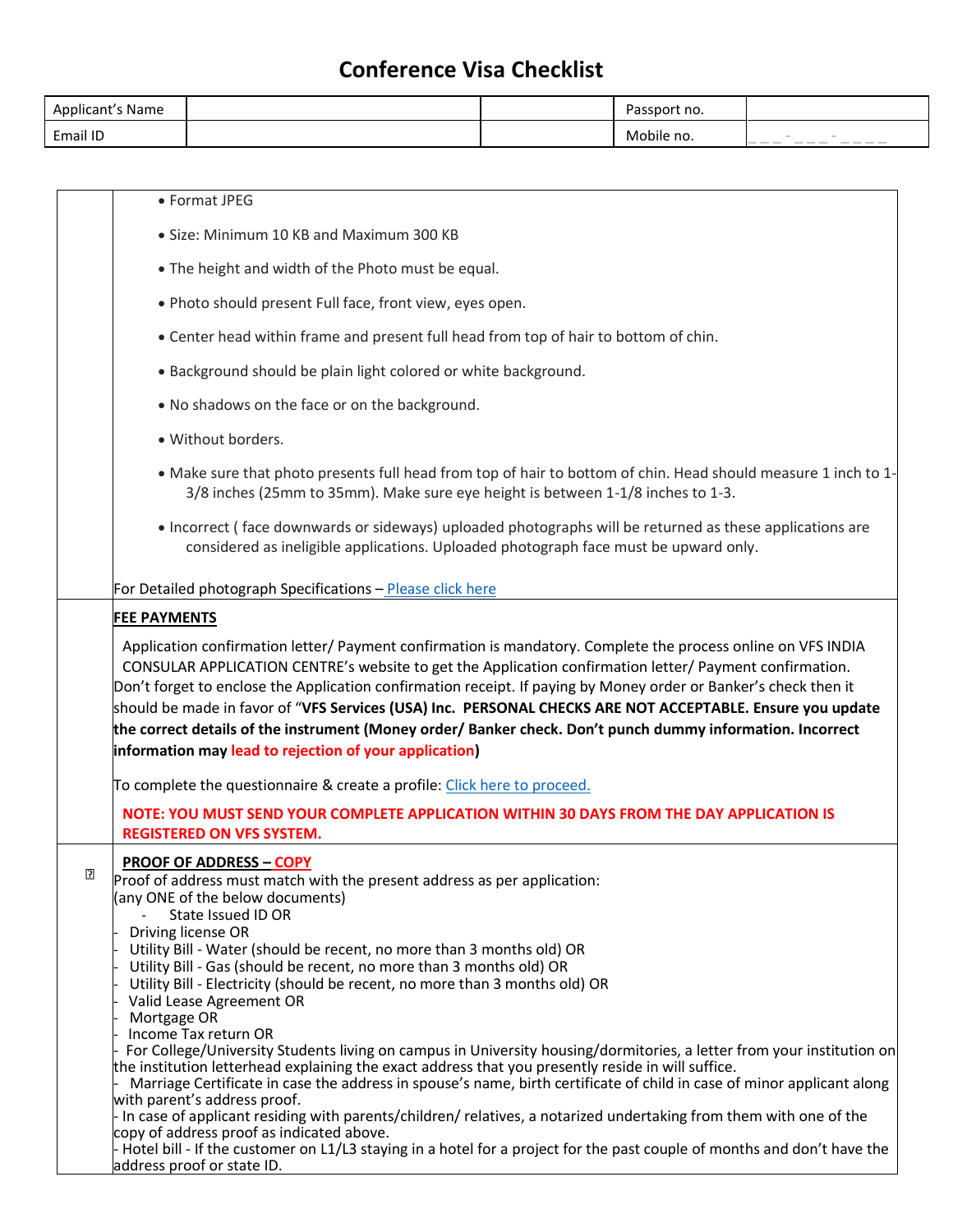| Applicant's Name |  | Passport no. |      |
|------------------|--|--------------|------|
| Email ID         |  | Mobile no.   | ____ |

|        | NOTE: DO NOT CUT YOUR DRIVER'S LICENCE COPY DOWN TO SMALLER SIZE Important: PO BOX number is NOT<br>ACCEPTABLE as valid Proof of address                                                                                                                                                                                                                                                                                                                                                                                                                                                                                                                                                    |  |  |  |
|--------|---------------------------------------------------------------------------------------------------------------------------------------------------------------------------------------------------------------------------------------------------------------------------------------------------------------------------------------------------------------------------------------------------------------------------------------------------------------------------------------------------------------------------------------------------------------------------------------------------------------------------------------------------------------------------------------------|--|--|--|
| ⊡      | <b>For NON-US PASSPORT HOLDERS: COPY OF THE APPLICANT'S VALID LEGAL STATUS IN THE USA</b><br>Please submit one of the below documents as applicable: -<br>- Valid Green Card - FRONT AND BACK<br>- Valid Visa,<br>- Valid EAD - FRONT AND BACK<br>- Valid I-797A Approval Notice,<br>- Valid Work permit/Study Permit, OR<br>- Recently expired Visa and I-797A Approval notice together with I-797C Receipt Notice for filing of a request for<br>extension before the expiry of Visa or I-797A copy of proof of extension, if B1/B2 is expired and have a receipt for<br>extension of stay or an approval for extension of stay.                                                          |  |  |  |
| P.     | ADDITIONAL PARTICULAR FORM (ANNEXURE - A) - ORIGINAL & MANDATORY                                                                                                                                                                                                                                                                                                                                                                                                                                                                                                                                                                                                                            |  |  |  |
|        | This form is absolutely mandatory to be filled by applicant (even if customer is minor). Application will be kept on<br>hold if this form is not submitted.                                                                                                                                                                                                                                                                                                                                                                                                                                                                                                                                 |  |  |  |
| $\Box$ | <b>PASSPORT - ORIGINAL AND PHOTOCOPIES</b><br>Original as well as a copy of passport (biographical pages only). Passport should have minimum validity of six months                                                                                                                                                                                                                                                                                                                                                                                                                                                                                                                         |  |  |  |
|        | and must have at least two blank pages.                                                                                                                                                                                                                                                                                                                                                                                                                                                                                                                                                                                                                                                     |  |  |  |
|        | <b>ADDITIONAL DOCUMENTS</b>                                                                                                                                                                                                                                                                                                                                                                                                                                                                                                                                                                                                                                                                 |  |  |  |
| n      | LETTER OF NOMINATION FROM ORGANISATION IN USA - ORIGINAL                                                                                                                                                                                                                                                                                                                                                                                                                                                                                                                                                                                                                                    |  |  |  |
|        | Letter of nomination from applicant's company/institution/government organisation in USA stating that expenses<br>will be paid for by the company and indicating nature of applicant's business, duration of stay, the validity of visa<br>applied for, places and organisations to be visited during stay. In case the applicant is not part of any<br>company/institution, a notarized letter stating that the conference/meeting is being attended in personal capacity                                                                                                                                                                                                                  |  |  |  |
| ⊡      | LETTER OF INVITATION FROM ORGANISATION IN INDIA - ORIGINAL                                                                                                                                                                                                                                                                                                                                                                                                                                                                                                                                                                                                                                  |  |  |  |
|        | Invitation letter from Company/institution/think-tank/government organisation in India indicating nature of<br>applicant's business, duration of stay, the validity of visa applied for, places and organisations to be visited during<br>stay, as well as detailed company profile, wherever applicable                                                                                                                                                                                                                                                                                                                                                                                    |  |  |  |
| n      | CONFERENCE CLEARANCE CERTIFICATE ISSUED BY MINISTRY OF HOME AFFAIRS AND POLITICAL CLEARANCE FROM                                                                                                                                                                                                                                                                                                                                                                                                                                                                                                                                                                                            |  |  |  |
|        | THE MINISTRY OF EXTERNAL AFFAIRS -ORIGINAL                                                                                                                                                                                                                                                                                                                                                                                                                                                                                                                                                                                                                                                  |  |  |  |
|        | Conference clearance from MHA/MEA: Organisers usually arrange for this in advance. Please contact your<br>conference organizer in India to organise this clearance. Organizer should provide either MHA clearance or an<br>undertaking that none of participants in the Conference is from PRC country. In case the conference is organized by<br>the Government of India or any State Government in India, conference clearance certificate from the relevant<br>Government of India Ministry/Department/State Government is to be submitted. Conference organized by a private<br>entity or NGO will require conference clearance certificate from Government of India or concerned State |  |  |  |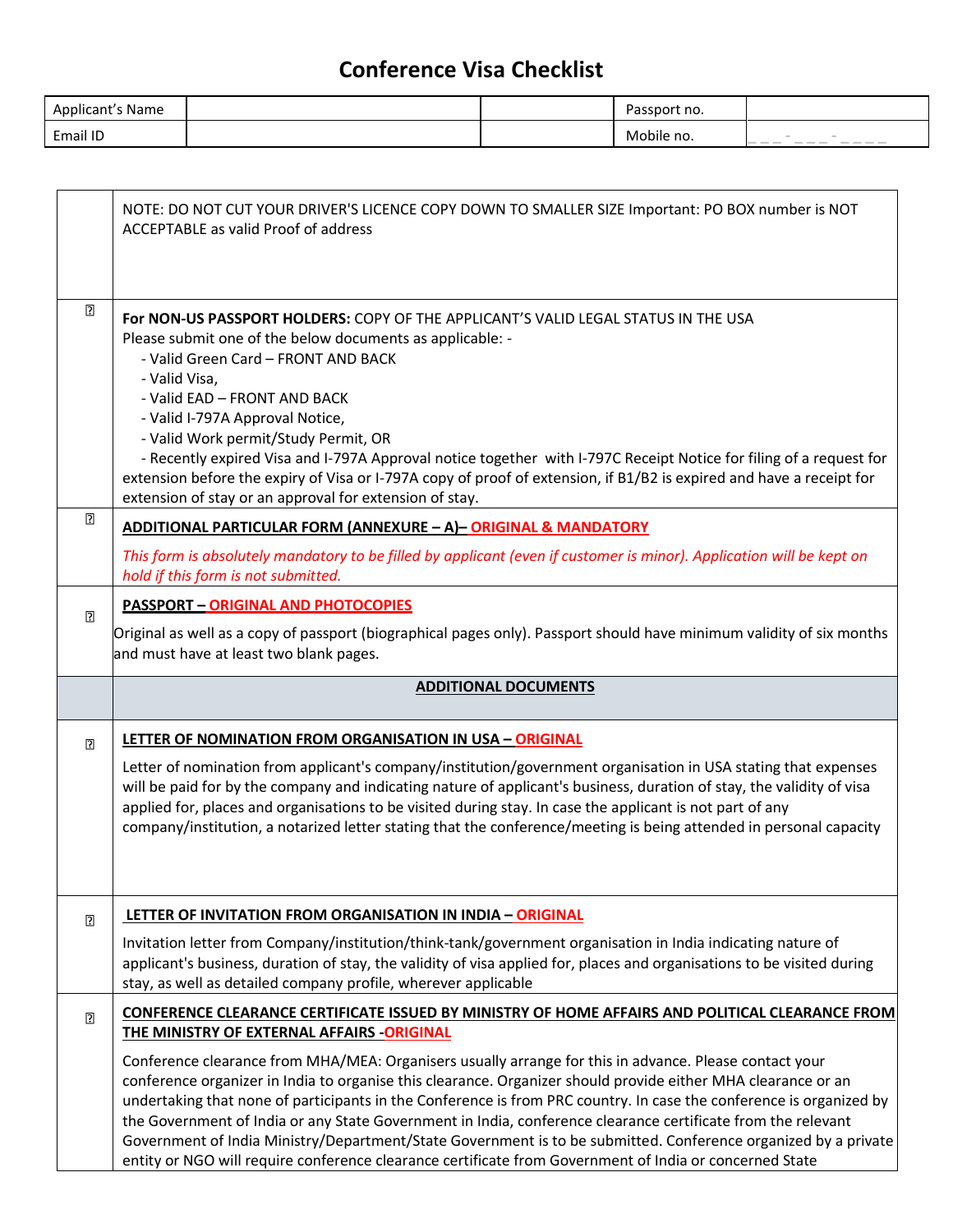| Applicant's Name |  | ssport no.        |                                                                                                                                                                                                                                                                                                                                                                                                                                                                                                                                                                                                   |
|------------------|--|-------------------|---------------------------------------------------------------------------------------------------------------------------------------------------------------------------------------------------------------------------------------------------------------------------------------------------------------------------------------------------------------------------------------------------------------------------------------------------------------------------------------------------------------------------------------------------------------------------------------------------|
| Email ID         |  | obile<br>no.<br>M | <b>COLOR</b><br><b>STAR</b><br>$\frac{1}{2} \left( \frac{1}{2} \right) \left( \frac{1}{2} \right) \left( \frac{1}{2} \right) \left( \frac{1}{2} \right) \left( \frac{1}{2} \right) \left( \frac{1}{2} \right) \left( \frac{1}{2} \right) \left( \frac{1}{2} \right) \left( \frac{1}{2} \right) \left( \frac{1}{2} \right) \left( \frac{1}{2} \right) \left( \frac{1}{2} \right) \left( \frac{1}{2} \right) \left( \frac{1}{2} \right) \left( \frac{1}{2} \right) \left( \frac{1}{2} \right) \left( \frac$<br>$\qquad \qquad \cdots \qquad \qquad \cdots$<br>$\frac{1}{2}$<br>___<br>$\frac{1}{2}$ |

|                | Government.                                                                                                                                                            |
|----------------|------------------------------------------------------------------------------------------------------------------------------------------------------------------------|
|                |                                                                                                                                                                        |
|                |                                                                                                                                                                        |
|                |                                                                                                                                                                        |
|                |                                                                                                                                                                        |
|                | <b>DOCUMENTS - IF APPLICABLE</b>                                                                                                                                       |
|                |                                                                                                                                                                        |
| $\overline{P}$ | <b>PROOF OF RENUNCIATION - COPY</b><br><b>Proof of Renunciation of Indian Citizenship:</b>                                                                             |
|                | If you ever held an Indian Passport, it is MANDATORY to provide proof of the Renunciation of Indian                                                                    |
|                | Citizenship along with your VISA application. One of the following MUST be produced as proof: -                                                                        |
|                | ❖ Certificate of renunciation issued by the Embassy/Consulate of India OR<br>❖ Deemed surrender certificate issued by the Embassy/Consulate of India Both - Cancelled/ |
|                | Surrendered Passport along with the copy of the Surrender/Renunciation Certificate would be                                                                            |
|                | needed for Indian passports surrendered after May 2010                                                                                                                 |
|                | If you do not have the proof of renunciation then please apply for renunciation before submitting the VISA                                                             |
|                | application                                                                                                                                                            |
|                | <b>ADDITIONAL DOCUMENTS FOR MINOR APPLICANTS</b>                                                                                                                       |
|                | Parental Authorization Form (Annexure-B) duly signed by both parents and notarized - Original. Signature of<br>$\bullet$                                               |
|                | Parents on Govt. Form, their passports and Parental authorization must be identical. Mismatch of                                                                       |
|                | signatures will result in delay in application processing or rejected without being processed.                                                                         |
|                | Birth certificate of minor applicant - Copy.                                                                                                                           |
|                | Passports and Marriage Certificate of parents - Copy; and                                                                                                              |
|                | US visa status documents of non-US national parents - Copy. If Indian parents do not hold valid US visa                                                                |
|                | status, an explanation for the same may be provided.                                                                                                                   |
|                | <u> FORM FOR PAKISTAN NATIONALS FORM (ANNEXURE – C) – ORIGINAL</u>                                                                                                     |
|                |                                                                                                                                                                        |
|                |                                                                                                                                                                        |
|                | <b>FEES OR SHIPPING - APPLIES TO ALL</b>                                                                                                                               |
|                | <b>COURIERS</b>                                                                                                                                                        |
|                | 1. If opted VFS offered courier services, then download the incoming courier label from my account to send                                                             |
|                | your complete application to the VFS Centre.                                                                                                                           |
|                | 2. If you opt to use your own pre-paid label, then ensure correct pre-paid label details are entered while                                                             |
|                | completing the registration process on VFS Portal. Incorrect information will lead to delay/ rejection of your                                                         |
|                | application. In addition - please ensure you enclose the pre-Paid label ALONG WITH ENVELOPE before                                                                     |
|                | sending your application. Please ensure you liaise with your pre-paid company to schedule pick-ups as soon                                                             |
|                | as you receive notification confirming that application is received by VFS Indian Consular Application Centre<br>from the Embassy/Consulate.                           |
|                |                                                                                                                                                                        |
|                | FEDEX PREPAID LABELS ARE NOT ACCEPTABLE. Acceptable Prepaid Labels are - UPS or USPS with NO expiry date                                                               |
|                | of the label.                                                                                                                                                          |
|                | To send application by Post: Please complete registration process. Registration process is mandatory                                                                   |
|                |                                                                                                                                                                        |